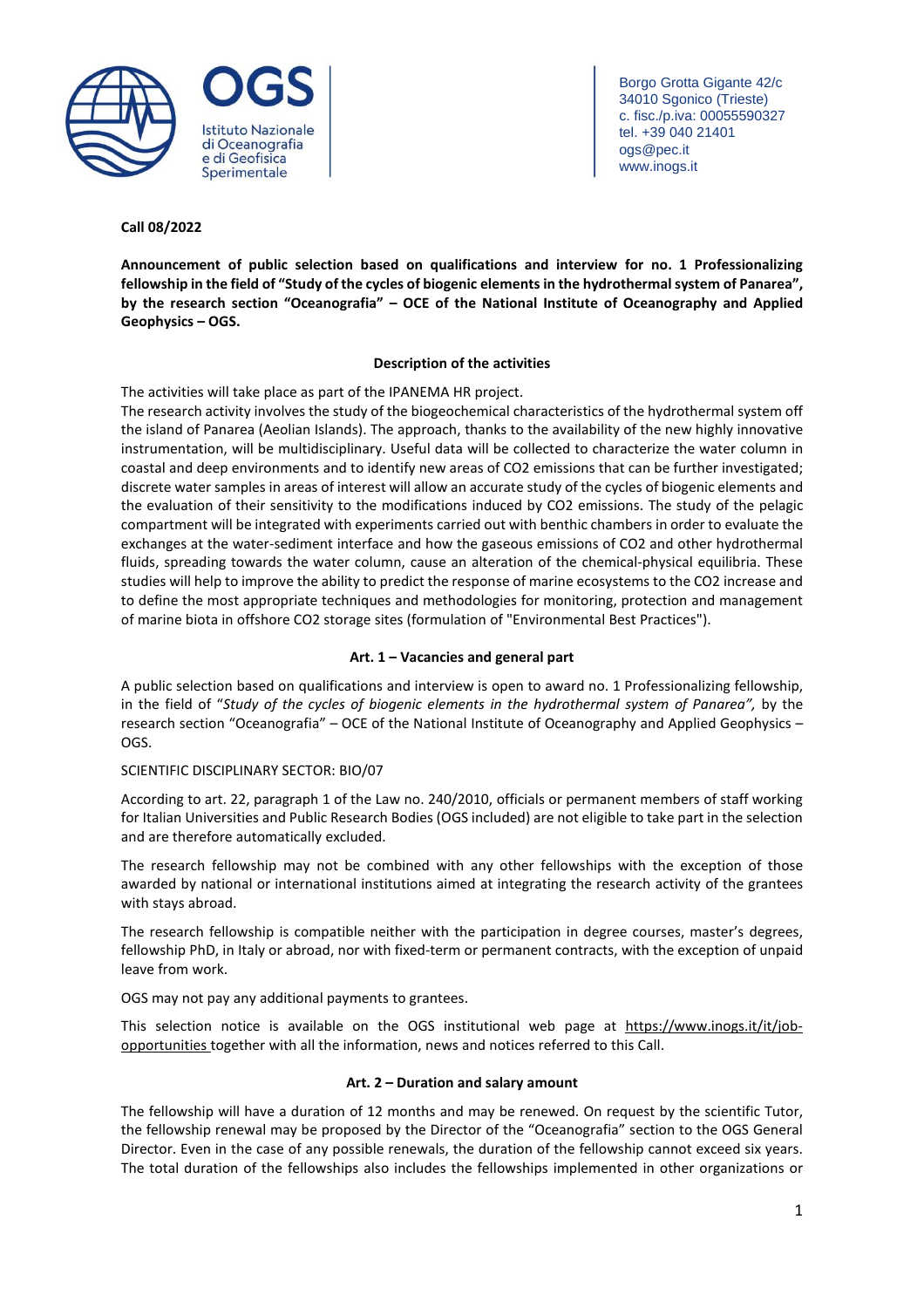

universities, with the exception of the time during which the fellowship overlapped a PhD course (not paid) to a maximum duration of the course itself.

The fellowship cannot be awarded to applicants who have already benefited from a fellowship, further renewals included, for a period of six years, with the exclusion of the above-mentioned paragraph.

In the case that the successful applicant has already benefited from fellowships for a period of less than six years, the annual research fellowship and/or its possible renewal shall be granted within the abovementioned termination.

The gross annual salary of the research professionalizing fellowship, net for charges borne by OGS and including the social security contributions concerning the part borne by the grantee, is equal to € 21,000.00 and shall be paid in monthly instalments.

From the third year, the annual amount of the fellowship, net for charges borne by OGS and including the social security contributions concerning the part borne by the grantee, will be re-modulated for the total amount of € 23,000.00, when there isfinancial provision and subject to the positive evaluation of the research activities of the fellow by a Selection Board appointed by the Director of the Section/Department and consisting of the same Director of the Section/Department, the person in charge of the research project and an expert in the field.

The amount of the fellowship does not include any possible allowance for missions in Italy and abroad which may be deemed necessary for the implementation of the research activities connected to the fellowship. The mission allowance is determined in proportion to the allowance paid to the OGS staff belonging to the III professional level.

Fiscal and social security regulatory provisions in force are applied to all fellowships.

#### **Art. 3 – Requirements**

The requirements for the admission to the public selection are:

- Master's Degree in scientific disciplines obtained in accordance with the current Italian legislation prior to the Ministerial Decree no. 509/99 or Master's Degree within Ministerial Decree no. 270/04 in all assimilated classes pursuant Interministerial Decree dated 9<sup>th</sup> July 2009 and according to the table annexed to the same Decree, obtained by Italian Universities or degrees issued by Universities abroad;
- Suitable scientific-professional curriculum vitae (post-graduate specialization courses, research activities at public or private institutions, fellowships, grants in Italy or abroad);
- Basic computer skills;
- Good knowledge of the English language.

Candidates who obtained a qualification abroad that has been declared equivalent by the Italian competent educational authorities or validated according to the rules in force (Art. 38 Legislative Decree 165/2001), are admitted to participate in the call.

The candidate without such requisite at the date of the application shall submit a detailed documentation concerning his/her education in order to allow the Selection Board to evaluate the application limited to the present call for applicants.

The admission requirements must be fulfilled at the date of publication of this notice of recruitment.

#### **Art. 4 – Application form: terms and conditions**

The application forms for the participation in the Call shall be sent on simple paper, according to the form herewith attached (Annex 1), signed with handwritten or digital signature and sent by one of the following options: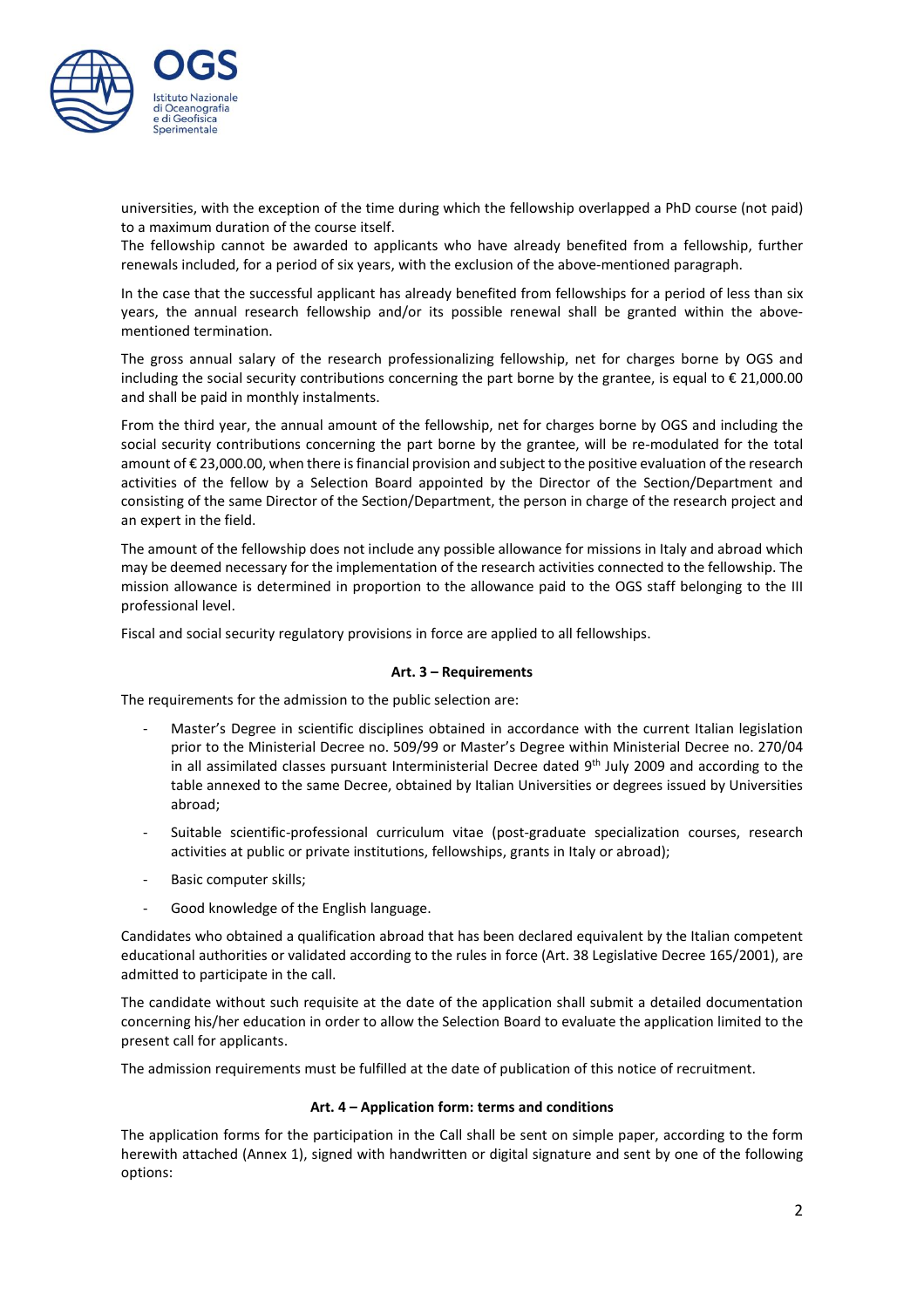

 $\triangleright$  By personal PEC (Electronic Certified Email), in conformity with the current legislation on the matter, to the following PEC address: [ogs@pec.it](mailto:ogs@pec.it)

**Please note**: the maximum PEC size limit is **25 MB**. Should the attachments exceed this limit the candidate hasto send more than one e-mail (indicating in the subject the e-mail number, for example: "Name, surname, title of the Call, e-mail no. X out of Y"). Files with ".**zip**" extension are **not** accepted.

Only and exclusively for non-national candidates: application forms for the participation in this Selection shall be filled out according to the form herewith attached (Annex 1), signed with handwritten or digital signature, and sent:

 $\triangleright$  By e-mail, to the following e-mail address: [protocollo@inogs.it.](mailto:protocollo@inogs.it)

**Please note**: the maximum e-mail size limit is **25 MB**. Should the attachments exceed this limit the candidate hasto send more than one e-mail (indicating in the subject the e-mail number, for example: "Name, surname, title of the Call, e-mail no. X out of Y"). Files with ".**zip**" extension are **not** accepted.

The application form must be sent at the latest **by 11.59 pm** on the closing date.

If the last day for the submission of applications is a Sunday or a public holiday, the deadline shall expire at 11.59 pm on the first following working day.

All the communications related to the procedure shall be sent to the personal PEC / e-mail of the applicant. The applicant is directly responsible in case of failed delivery of the notifications. OGS assumes no responsibility for the incorrect indications of PEC / e-mail address or for missed or late notification of change in the PEC / e-mail address.

## **Different methods of delivery will not be accepted.**

Under his/her own responsibility, the candidate must declare the following information:

- Surname and name;
- Place and date of birth;
- Residence (address, city, province/state, zip code, country);
- Citizenship;
- Not have been convicted or found guilty of any criminal offence, or, if any, what kind of criminal offence the candidate has been found guilty;
- To be in possession of the required qualifications, with all the details concerning date, place of issue, final mark;
- The candidate's position with reference to the awarding of other fellowships;
- To be in possession of the further requirements as per art. 3 of this Call;
- The chosen address for the Call.

The candidate shall attach to the application form the following documents:

- A **Curriculum Vitae et Studiorum** (possibly in European format) written either in Italian or English, dated and signed with handwritten or digital signature; in the CV the applicant shall include all the useful information for the evaluation. **At the end of the CV the candidate shall insert the following declaration**: "*All the information contained in this Curriculum Vitae et Studiorum is accurate and truthful and is given under my responsibility according to articles 46 and 47 of the Presidential Decree dated 28.12.2000, n. 445. I am aware that false declarations are punishable by law in accordance with art. 76 of the same Presidential Decree dated 28.12.2000, n. 445*".
- **Qualifications and documents** that will be considered useful by the applicant to submit to the Selection Board. These qualifications and documents shall be specified by filling in either a selfdeclaration affidavit in accordance with art. 46 of the Presidential Decree dated 28.12.2000, no. 445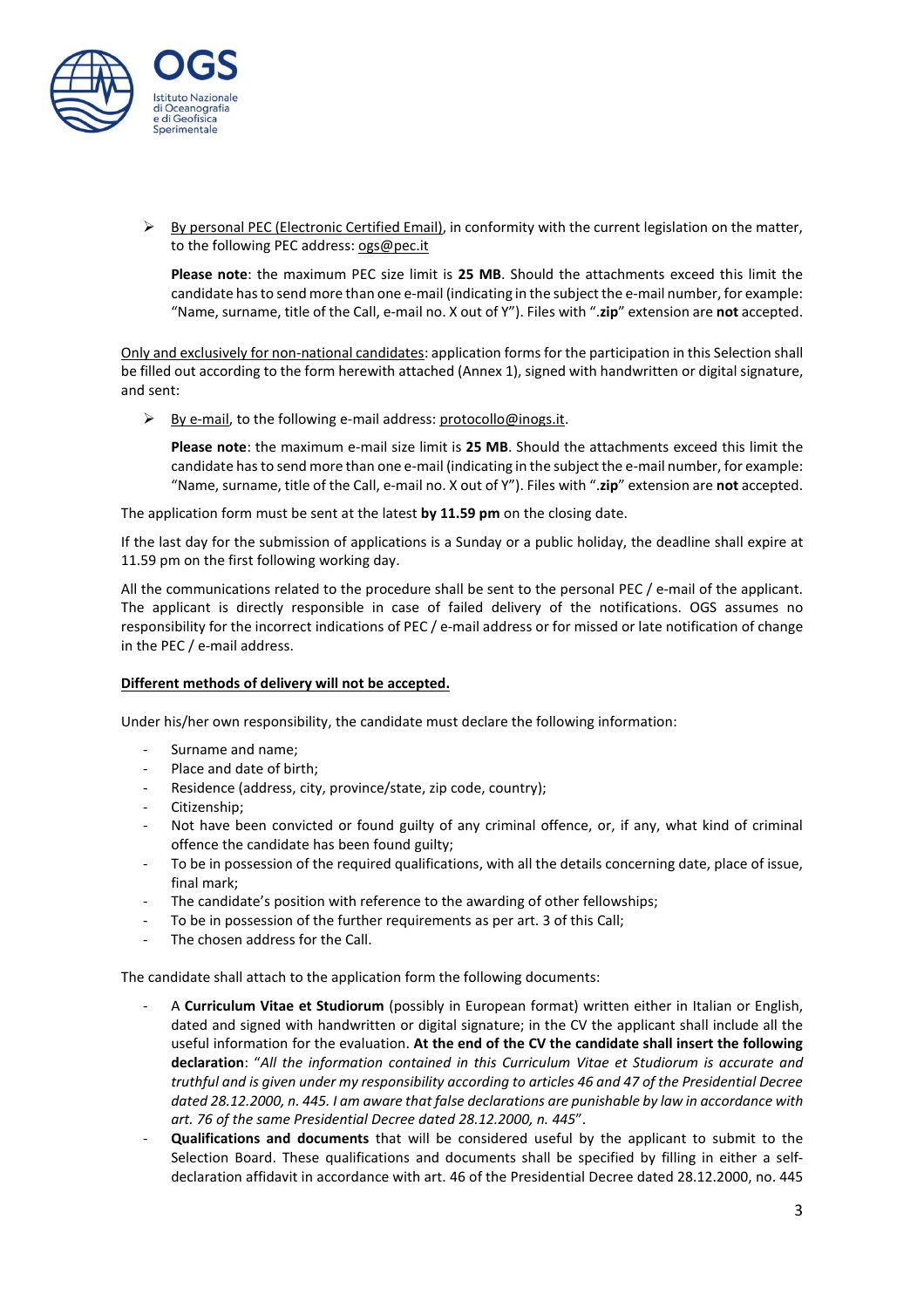

(Annex 2), concerning the degree obtained, or a self-declaration affidavit, in accordance with art. 47 of the Presidential Decree dated 28.12.2000, no. 445 (Annex 3), concerning, for example, the implemented research activities, the list of publications, etc.

## - **A copy of a valid Identity Document.**

Special needs candidates, with reference to their own disability, shall mention their specific request for assistance in the application form.

## **Art. 5 – Exclusions**

Candidates are admitted to the selection provisionally. The Human Resources Department has the faculty to exclude a candidate at any time in case of lack of the above-mentioned requirements by providing a valid justification.

Applicants will be notified of their exclusion from the selection procedure within 5 days from the exclusion provision.

## **Art. 6 – Selection Board**

The Selection Board shall be appointed by the OGS General Director and shall be composed of three members, including the scientific Tutor.

The Selection Board may carry out the evaluation procedure with the aid of videoconference tools, ensuring in any case the complete communication security and traceability.

The session is open and closed by the President, who governs its execution and could suspend it in every moment, where necessary. The President has the duty of checking, before the start of the meeting, the participants' identity and assessing the presence of the required conditions of participation. These elements will be specified in the minutes, together with the indication of the technologies used by each member.

The Selection Board shall close the selection procedure within six months from the date of its first meeting. Should the Selection Board fail to respect this term, it shall collectively write a valid justification to the OGS General Director.

## **Art. 7 Evaluable qualifications, interview, and ranking list**

The selection is based on qualifications and interview.

The Selection Board can assign up to 100 points, divided as follows:

- 30 points for the evaluation of the qualifications
- 70 points for the interview.

In order to pass the interview, the candidate should obtain a minimum score of 49/70.

## *QUALIFICATIONS (max 30 points out of 100)*

The Selection Board preliminary adopts the criteria and the parameters to which it intends to apply, with specific reference to the characteristics of the research project.

The evaluating titles are:

- Qualification and knowledge/specialist skills relevant to the achievement of the objectives that the ECCSEL (European Carbon Dioxide Capture and Storage Laboratory Infrastructure) Research Infrastructure intends to achieve;
- Ph.D. title connected to the subject of the present call;
- After the master's degree, at least two years of documented professional experience coherent with the fields required by the profile;
- Proven experience in the study of the cycles of biogenic elements in marine environment with particular reference to carbon cycle and carbonate system;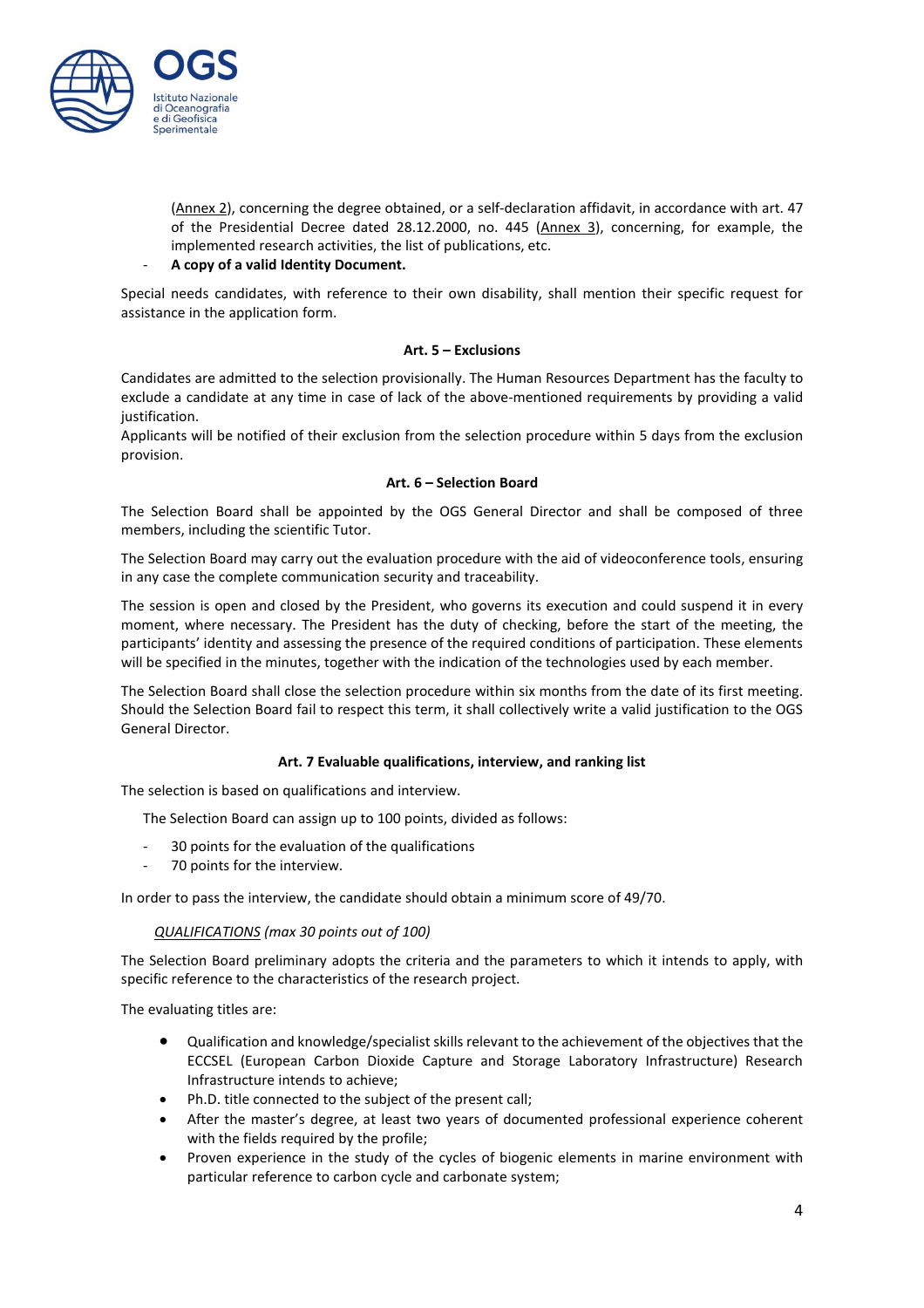

- Activity carried out in the last 2 years relevant to the priority areas identified within the National Strategy of Intelligent Specialization (SNSI) and the ministerial planning for research in the period 2014-2020;
- Scientific and methodological experience in public or private scientific institutions based on contracts, fellowships or assignments, both in Italy and abroad in the subject of the call;
- Attendance to *post lauream* professional courses, either in Italy or abroad;
- Participation in research programs related to the topics of the profile;
- Participation in oceanographic cruises;
- Use of ecological data processing programs;
- Publications, scientific articles, technical scientific reports, and participation in conferences.

In particular, a Ph.D. title, or an equivalent title obtained abroad, would be considered as an asset for the purpose of awarding the fellowship.

After the qualifications have been evaluated, the Selection Board makes a shortlist of applicants who will be invited to the interview.

The list of applicants admitted to the interview and details on date, time and place will be published at least 20 days prior on the website of OGS [https://www.inogs.it/it/job-opportunities.](https://www.inogs.it/it/job-opportunities)

Such publication effectively constitutes an official notification.

## *INTERVIEW (max 70 points out of 100)*

The interview may take place by means of videoconference call, ensuring anyway the adoption of technical solutions that guarantee the disclosure and transparency, the participant's identification, and the communication security.

The interview will focus on general themes related to the profile of the present Call, on the past experiences and the possible publications submitted. The interview could be held in English.

For the interview the candidates shall present a valid identification document.

The candidates who will not be present at the interview, or those who will not be connected in videoconference Call according to the indications given by OGS, should the interview take place this way, will be excluded from the competition.

In order to pass the interview, the candidate should obtain a minimum score of 49/70.

After completion of the interviews, the Selection Board prepares a ranking list, with all the final scores obtained by each candidate, in descending order.

Candidates ranking list is drawn up according to the overall votes each candidate received. In the case of candidates with the same score, the preference will be attributed to the younger candidate.

The ranking lists with the indication of the fellowship winner will be published by the President of the Selection Board on the OGS website at the following page: [https://www.inogs.it/it/job-opportunities.](https://www.inogs.it/it/job-opportunities)

Such publication effectively constitutes an official notification.

#### **Art. 8 – Ranking list approval and appointment of the fellowship winner**

The Responsible of the Human Resources Department, once verified the formal validity of the documents transmitted to the Selection Board, approves the ranking list and appoints the fellowship winner.

The ranking lists shall remain valid for 18 months after the date of approval.

In case of formal renunciation of the winner, or if the winner does not accept the fellowship within the prescribed period according to art. 9 of the present Call, the fellowship shall be awarded to the next eligible candidate in the ranking list.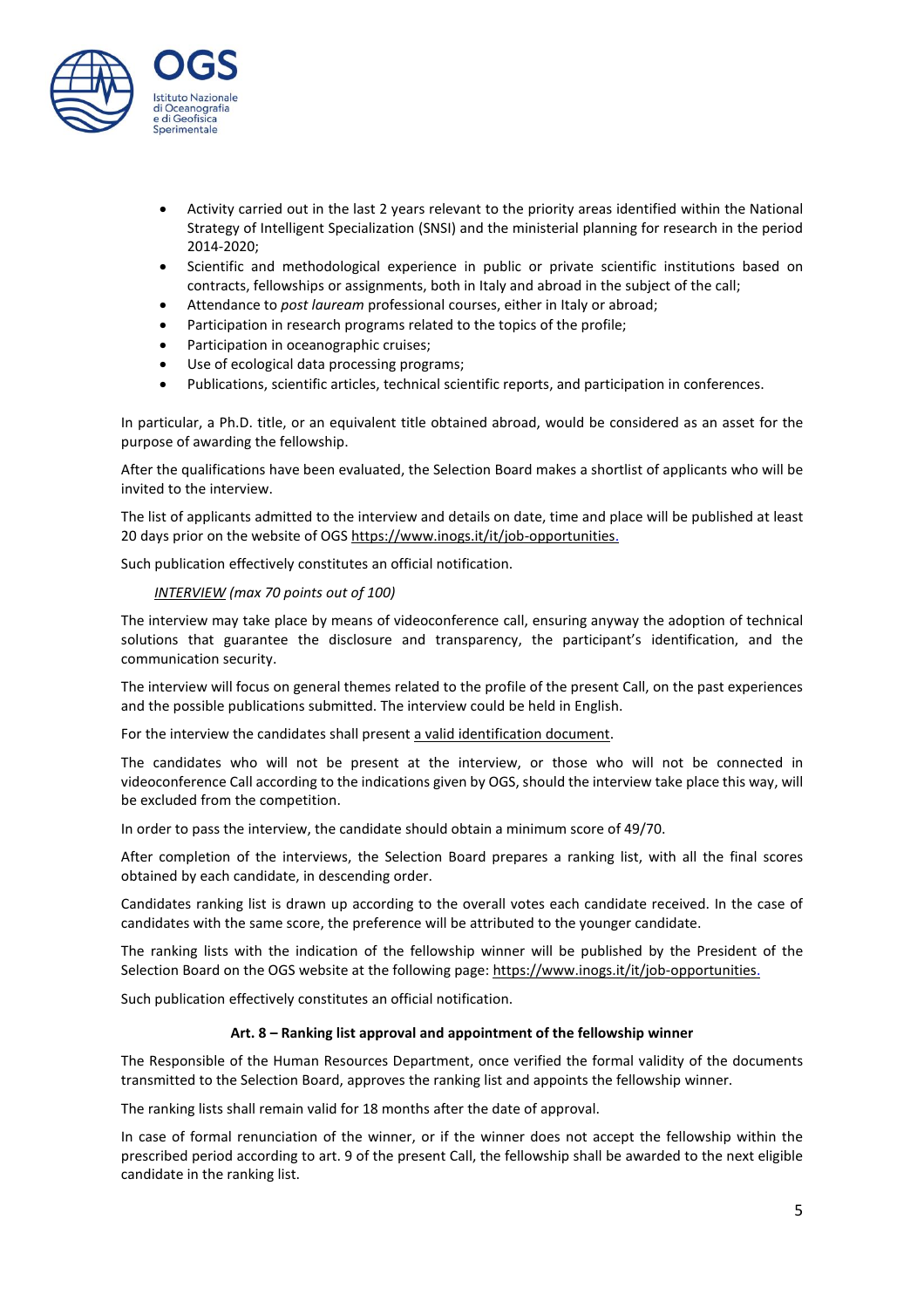

The fellowships available following renunciation or resolution of the fellowship winner may be awarded to the candidates indicated in the ranking list within the limits of its duration.

## **Art. 9 – Awarding of the fellowship**

The OGS General Director, in compliance with the current legislation on the matter, awards the research fellowship to the fellowship winner. The fellowship winner will be duly notified of the result and shall send an official declaration of acceptance of the fellowship within 15 days after acknowledgement of receipt of the notice. Once obtained the declaration of acceptance from the winner candidate, a contract between the OGS General Director and the fellowship winner is prepared and signed. This contract states the terms and conditions of the cooperation, together with the research activities to be carried out.

Concerning taxation all the regulatory provisions referred to art. 4 of the Law dated August 13 1984 no. 476 are applied to research fellowships and, in terms of social security, the applicable law is referred to art. 2, paragraphs 26 and following, Law no. 335 dated August 1995 and subsequent amendments; for maternity leave matters the applicable law refers to provisions as per Ministerial Decree dated July 12 2007, published on the Official Journal no. 247 dated October 23 2007 and for matters concerning sick leave, art. 1 paragraph 788 of Law no. 296 dated December 27 2006 and subsequent amendments. During the maternity leave, the allowance paid by the Italian Social Security Institute (INPS) with reference to art. 5 of the above-mentioned decree dated July 12, 2007, is integrated by OGS up to the total amount of the research fellowship.

## **Art. 10 – Implementation of the research activities**

The activities of the fellowship holder are carried out in complete autonomy and with no scheduled working time, within the specific research programme and according to the guidance provided by the scientific tutor.

The scientific tutor must coordinate the activities of the fellowship holder together with those of other participants in the programme, by providing all the necessary indications for the implementation of the activity object of the collaboration.

The activity of the fellowship holder is never considered a status of employment.

#### **Art. 11 – Fellowship obligations**

The fellowship holder must carry out the commitments envisaged by the research programme prepared by the scientific tutor and under his/her supervision. At the end of the fellowship the holder must submit to OGS a final research report that includes the obtained results. The report must be approved by the tutor.

All technical, scientific, and administrative data and information gathered by the fellowship holder during the implementation of the activity shall be considered confidential, therefore, it is not allowed to use such information for purposes different than those for which the fellowship has been awarded.

Concerning the protection of the intellectual property of the results or products obtained on the performance of the activity of the fellowship please refer to OGS regulations on patents and protection of intellectual property.

## **Art. 12 – Personal data management**

In accordance with Article 13 of the EU General Data Protection Regulation 2016/679 (GDPR), candidates are informed that their personal data, provided by applying to this selection or to this end collected by the National Institute of Oceanography and Applied Geophysics – OGS (from now on, "OGS" or "the Controller") will be exclusively collected and treated by authorised individuals, Selection Board included, for purposes strictly connected to the selection procedure, with or without the aid of electronic tools, even in case of possible communication to third parties or diffusion (e.g. ranking list publication for transparency purposes). These treatments by OGS are legitimate as are necessary for the performance of contracts or of precontractual measures adopted upon request of the candidate, in compliance with a legal obligation to which OGS is subject, or for its own interest.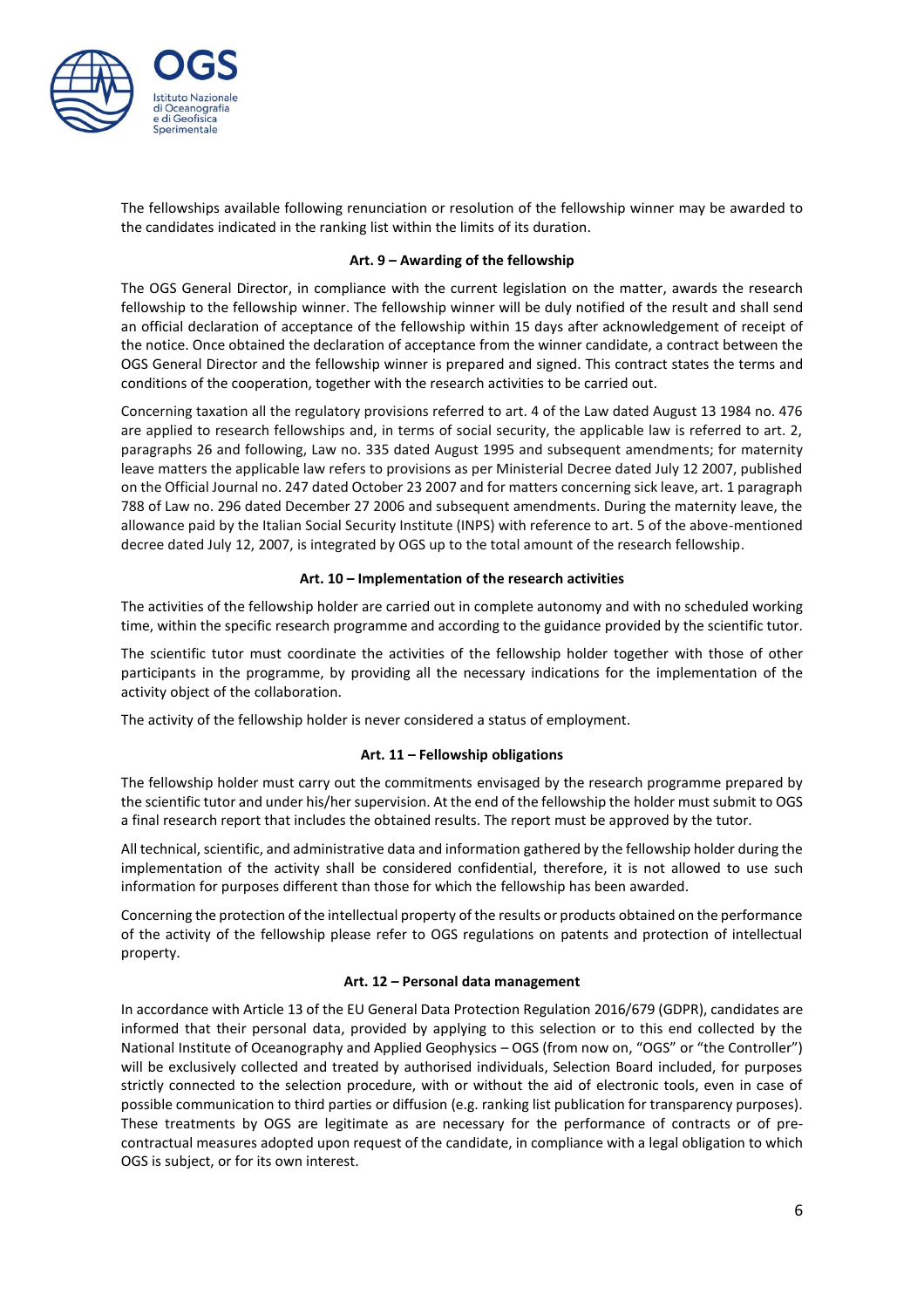

According to art. 15 et seq. of the above-mentioned Regulation 2016/679, the candidates have the right of access their personal data, the right of limitation and rectification, as well as the right of opposition and the right to delete their data, for legitimate reasons.

These rights may be exercised against the National Institute of Oceanography and Applied Geophysics – OGS (Data Controller) with head office in Borgo Grotta Gigante 42/c 34010 Sgonico (TS).

In order to exercise the rights recognized by the Regulation 2016/679, or for any information related to the personal data treatment, it is possible to contact the Data Controller at the following e-mail address: [privacy@inogs.it.](mailto:privacy@inogs.it) The Data Protection Officer appointed by OGS can be contacted at the following e- mail address[: dpo@inogs.it](mailto:dpo@inogs.it)

## **Art. 13 – Responsible of the Proceedings**

In accordance with art. 5 ofthe Law dated 7/08/1990 no. 241, the Responsible of the Proceedingsis dr. Marzia Micottis - Human Resources Department: [mmicottis@inogs.it](mailto:mmicottis@inogs.it)

## **Art. 14 – Accessibility**

This Call for individual fellowship will be posted on the OGS website, on the Call's website of MIUR and on the European Commission Internet portal Euraxess.

## **Art. 15 – Right of access**

The right of access to the documents regarding this procedure may be exercised according to the indications of the Law dated 7/08/1990 no. 241 and subsequent amendments. For information on this matter, refer to the OGS Recruitment Office: [concorsi@inogs.it](mailto:concorsi@inogs.it)

The requests of access will be published on the OGS website www.inogs.it, in the job's opportunities section dedicated to this selection. This publication fulfils the obligation of informing the persons concerned.

## **Art. 16 – Final Proceedings**

Anything not envisaged by the articles of this Call shall be regulated by the OGS "*Assegni di Ricerca Rules and Regulations*" approved by the Board of Directors resolution n. 83 dated 15/06/2017.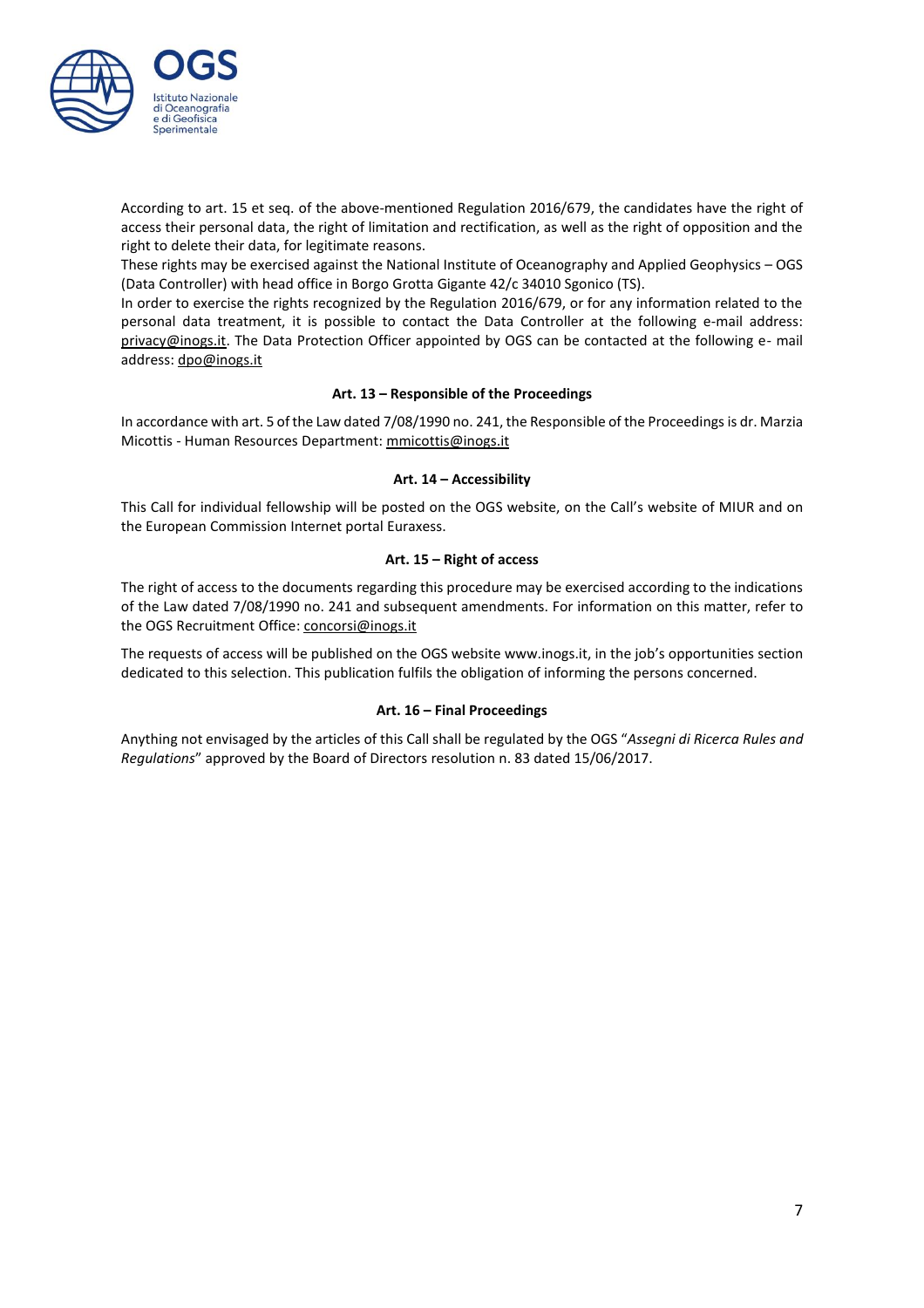



Borgo Grotta Gigante 42/c 34010 Sgonico (Trieste) c. fisc./p.iva: 00055590327 tel. +39 040 21401 ogs@pec.it www.inogs.it

Annex 1

## Application form

*To: Istituto Nazionale di Oceanografia e di Geofisica Sperimentale – OGS Località Borgo Grotta Gigante, 42/c 34010 Sgonico – TS*

## **Call 08/2022**

**Announcement of public selection based on qualifications and interview for no. 1 Professionalizing fellowship in the field of "Study of the cycles of biogenic elements in the hydrothermal system of Panarea", by the research section "Oceanografia" – OCE of the National Institute of Oceanography and Applied Geophysics – OGS.**

| The undersigned (name)       | (surname) |         |  |
|------------------------------|-----------|---------|--|
| Born in (City/State/Country) |           | on      |  |
| and resident in              | address   |         |  |
| . Prov./State_<br>n.         | zip Code  | country |  |

requests to participate in the present selection.

For this purpose, the applicant declares under his/her own responsibility:

- citizenship
- not have been convicted or found guilty of any criminal offence (if any, please specify):

\_\_\_\_\_\_\_\_\_\_\_\_\_\_\_\_\_\_\_\_\_\_\_\_\_\_\_\_\_\_\_\_\_\_\_\_\_\_\_\_\_\_\_\_\_\_\_\_\_\_\_\_\_\_\_\_\_\_\_\_\_\_\_\_\_\_\_\_\_\_\_\_\_\_\_\_\_\_\_\_\_ \_\_\_\_\_\_\_\_\_\_\_\_\_\_\_\_\_\_\_\_\_\_\_\_\_\_\_\_\_\_\_\_\_\_\_\_\_\_\_\_\_\_\_\_\_\_\_\_\_\_\_\_\_\_\_\_\_\_\_\_\_\_\_\_\_\_\_\_\_\_\_\_\_\_\_\_\_\_\_\_\_

- to hold a Master's Degree (please cross the type of degree you hold)
	- preceding university's reform pursuant Ministerial Decree no. 509/99
	- master's degree pursuant Ministerial Decree no. 509/99

□ master's degree pursuant Ministerial Decree no. D.M. 270/04

in \_\_\_\_\_\_\_\_\_\_\_\_\_\_\_\_\_\_\_\_\_\_\_\_\_\_\_\_\_\_\_\_\_\_\_\_\_\_\_\_\_\_\_\_\_\_\_\_\_\_\_\_\_\_\_\_\_\_\_\_\_\_\_\_\_ obtained on date date and the University of  $\sim$ 

with the score of  $\frac{1}{2}$  /  $\frac{1}{2}$ 

#### **if the qualification is obtained abroad**

- $\Box$  to have already obtained the recognition of the equivalence as per Art. 38 of the Legislative Decree dated March 30 2001, n. 165, in view of the documents annexed to the application *or*
- $\Box$  to have already applied for the recognition of the equivalence as per Art. 38 of the Legislative Decree dated March 30 2001, n. 165, in view of the documents annexed to the application *or*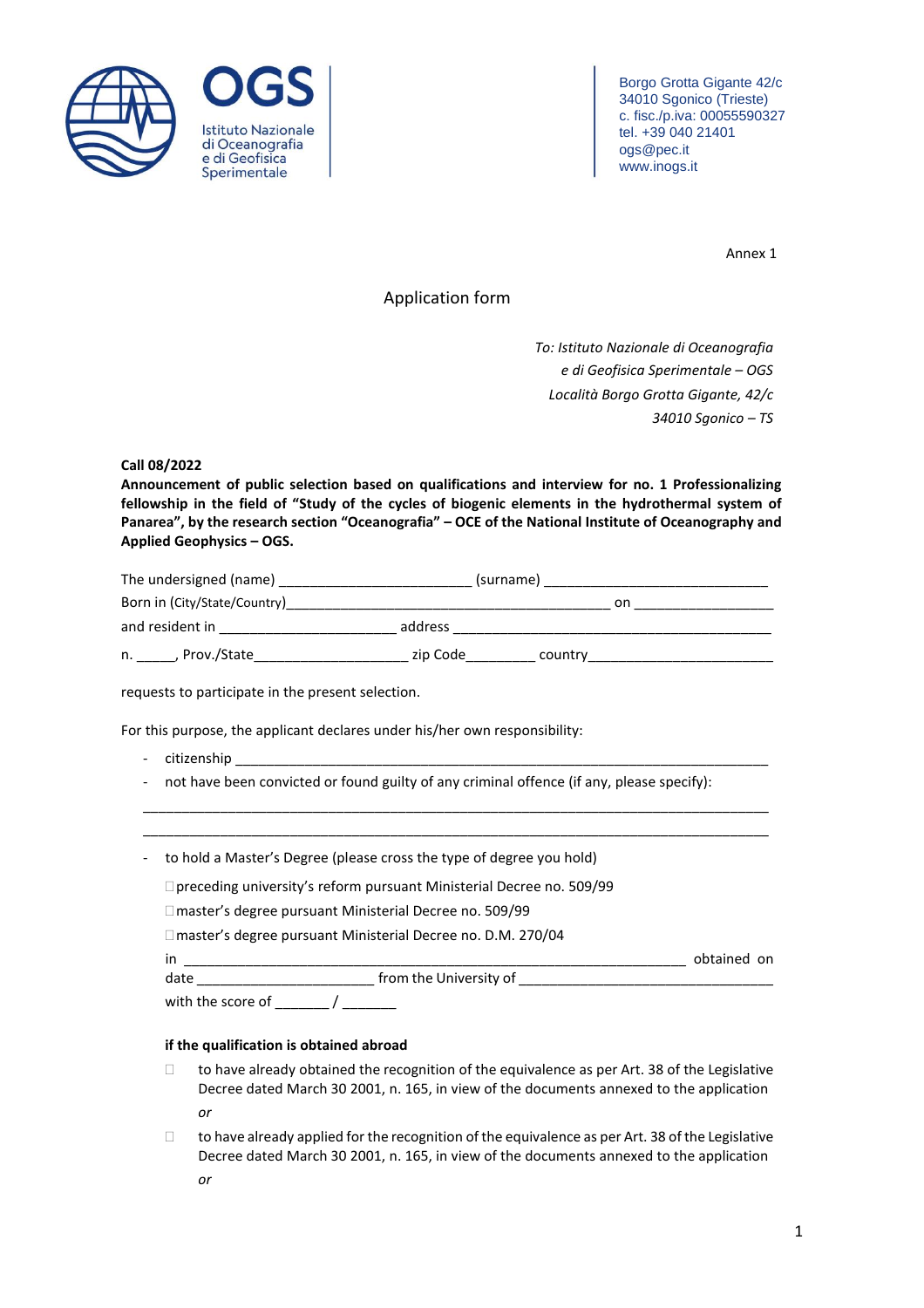

 $\Box$ to present the following detailed documentation of the attended training in order to allow the selection board to assess the recognition of equivalence only for the purposes of the applicant's participation in the mentioned Call \_\_\_\_\_\_\_\_\_\_\_\_\_\_\_\_

| the following fellowships have been awarded: |                                                                                       |  |
|----------------------------------------------|---------------------------------------------------------------------------------------|--|
|                                              |                                                                                       |  |
|                                              |                                                                                       |  |
|                                              |                                                                                       |  |
|                                              |                                                                                       |  |
|                                              |                                                                                       |  |
|                                              |                                                                                       |  |
| to currently hold a fellowship               |                                                                                       |  |
|                                              |                                                                                       |  |
|                                              |                                                                                       |  |
|                                              |                                                                                       |  |
|                                              |                                                                                       |  |
| To attach to this form:                      |                                                                                       |  |
|                                              |                                                                                       |  |
|                                              |                                                                                       |  |
|                                              | to wish to receive all communication referring to this Call to the following address: |  |
|                                              | $(\text{street})$                                                                     |  |
|                                              |                                                                                       |  |
|                                              |                                                                                       |  |

Signature

 $\cdot$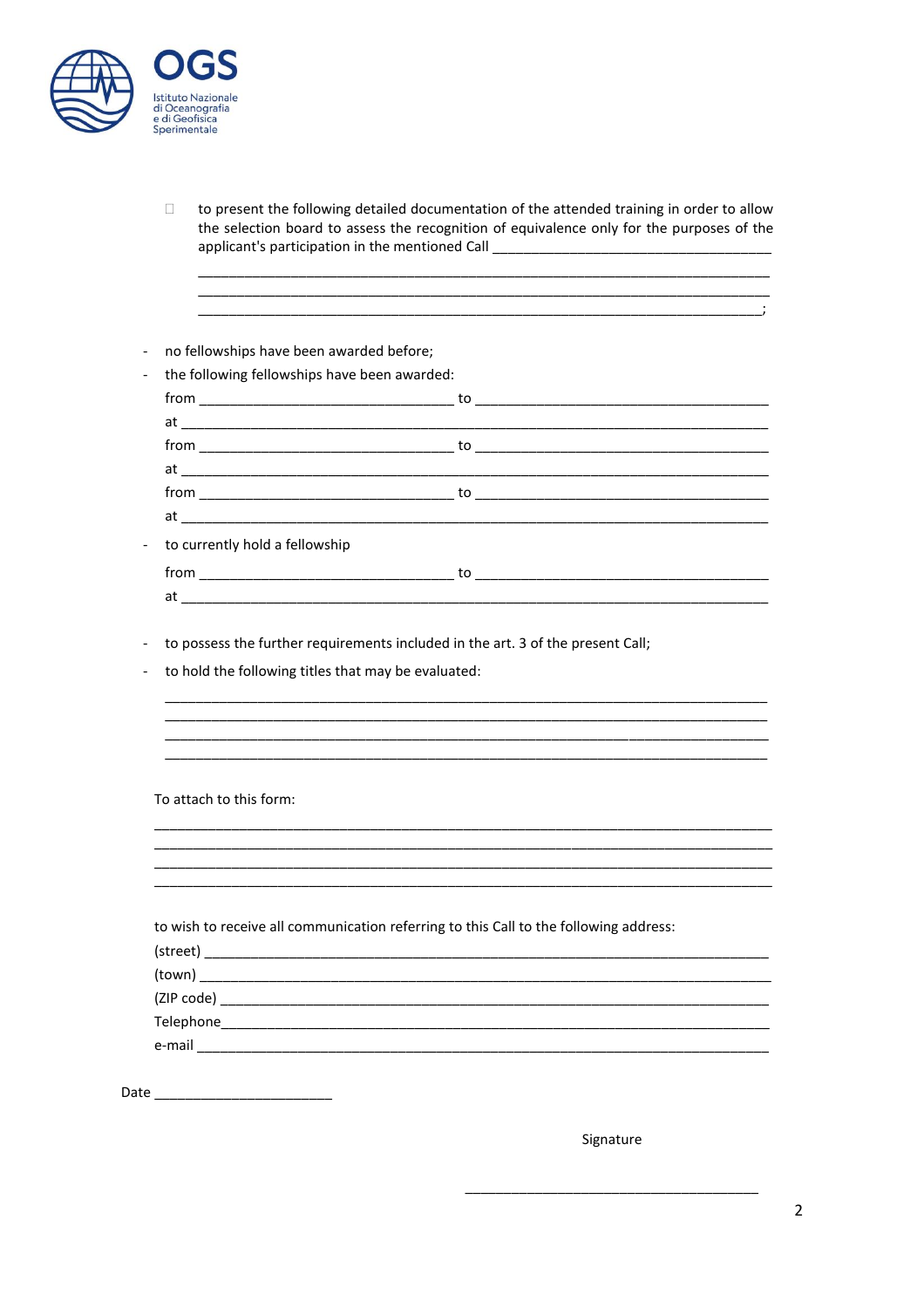

# The undersigned \_\_\_\_\_\_\_\_\_\_\_\_\_\_\_\_\_\_\_\_\_\_\_\_\_\_\_\_\_\_\_\_\_\_\_\_\_\_\_\_\_\_\_\_\_\_\_\_\_\_\_\_\_\_\_\_\_\_\_\_\_\_\_\_\_\_\_\_\_\_

For participating in this Call no. \_\_\_\_\_\_\_\_\_\_\_\_\_\_ requests to take the exam in one of the following languages:

- Italian
- English

Signature

\_\_\_\_\_\_\_\_\_\_\_\_\_\_\_\_\_\_\_\_\_\_\_\_\_\_\_\_\_\_\_\_\_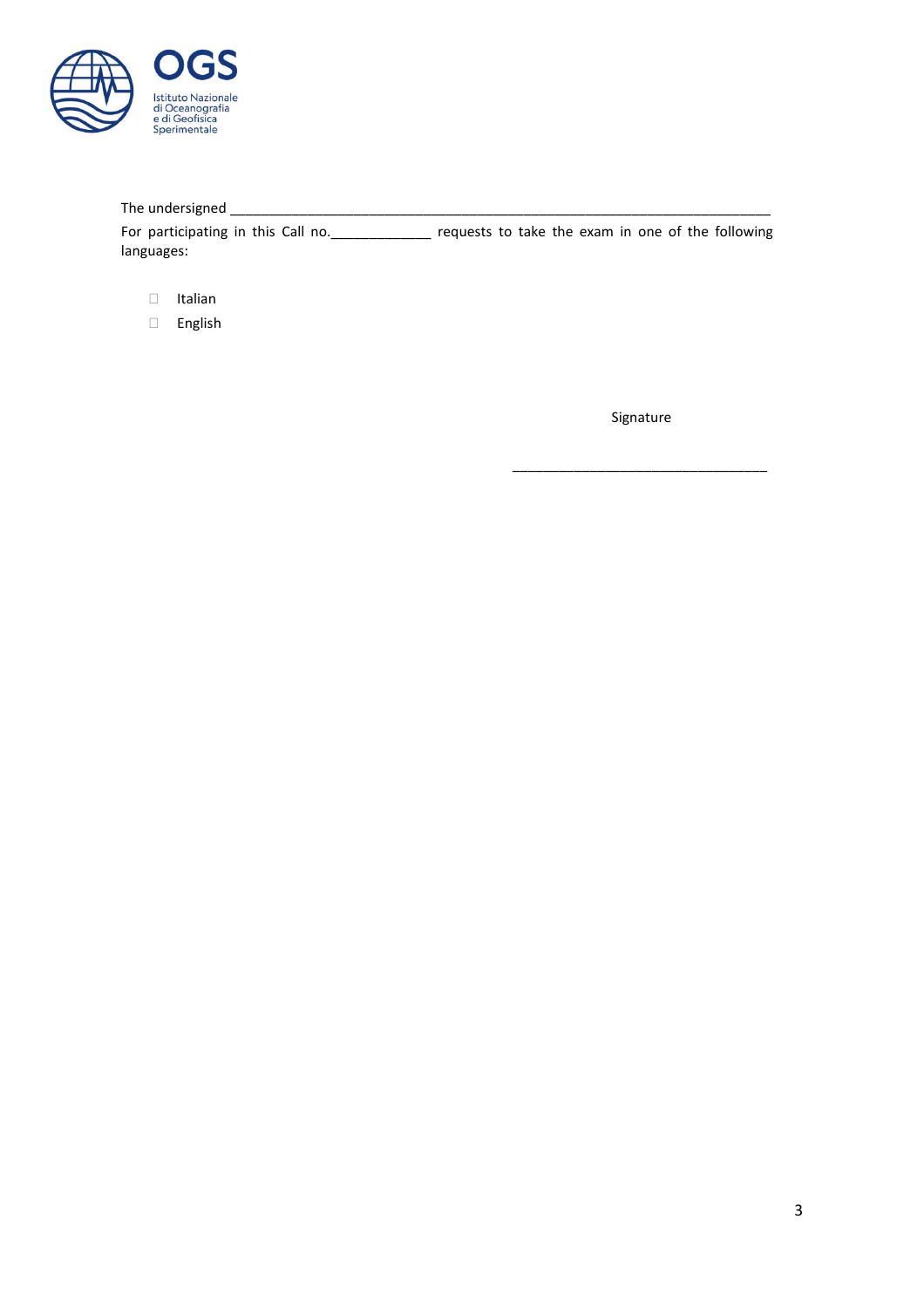

Annex 2

## SELF DECLARATION AFFIDAVIT

## (art. 46 Presidential Decree 28.12.2000 no. 445)

| The undersigned (name)       | (surname) |         |  |
|------------------------------|-----------|---------|--|
| Born in (City/State/Country) |           | on      |  |
| and resident in              | address   |         |  |
| , Prov./State<br>n.          | zip Code  | country |  |

aware that false declarations are punishable by law (art. 76 Presidential Decree 28.12.2000 no. 445)

#### DECLARES

- to hold a degree (please cross the type of degree you hold)
- preceding university's reform pursuant Ministerial Decree no. 509/99
- □ master's degree pursuant Ministerial Decree no. 509/99
- master's degree pursuant Ministerial Decree no. D.M. 270/04

| in                                                                                                              |  |
|-----------------------------------------------------------------------------------------------------------------|--|
|                                                                                                                 |  |
| with the score of Theory Assembly                                                                               |  |
|                                                                                                                 |  |
| distribution of the control of the control of the control of the control of the control of the control of the c |  |
|                                                                                                                 |  |
| or                                                                                                              |  |
|                                                                                                                 |  |
| from and to have completed no. of year(s)                                                                       |  |
| to be in possession of the following title of specialisation or certificate of attendance to a post             |  |
| obtained on date_____________________ issued by ________________________________                                |  |

with the score of \_\_\_\_\_\_\_\_\_\_\_\_\_\_\_\_\_.

The undersigned also declares that he/she has been informed that, in accordance with current legislation, personal data will be treated, by computer tools also, exclusively within the object for which the declaration has been drawn up.

Date \_\_\_\_\_\_\_\_\_\_\_\_\_\_\_\_\_\_\_\_\_\_\_

Signature

\_\_\_\_\_\_\_\_\_\_\_\_\_\_\_\_\_\_\_\_\_\_\_\_\_\_\_\_\_\_\_\_\_\_\_\_\_\_